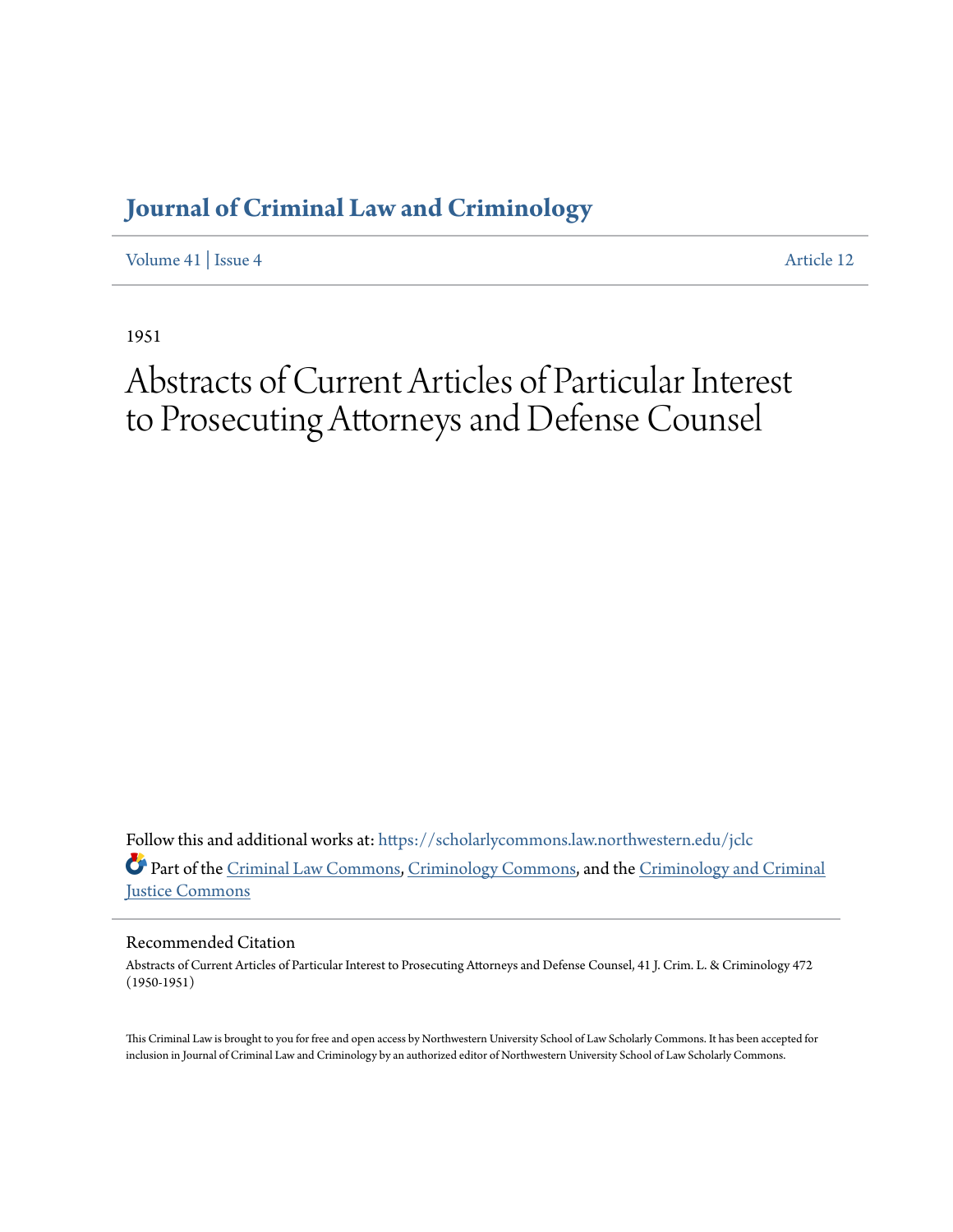**[Vol. 41**

transportation of liquor and found guilty. Defendant appealed on the grounds that his unsigned statement should not have been permitted in evidence against him, and on the general insufficiency of the evidence to support the verdict. Section 782.7, Code of Iowa 1946, provides: "The confession of the defendant, unless made in open court, will not warrant a conviction, unless accompanied with other proof that the offense was committed." The Iowa Supreme Court affirmed, holding that the words and acts of the defendant during the entire episode supported his later confession. The Court was particularly referring to the statements made by the defendant to the gas stations attendants that he had been "hijacked" as well as his oral admissions while at the scene of the hijacking that he had been transporting liquor from Omaha. These, said the Court, were part of the res gestae and hence were admissible as evidence. "All the circumstances and exclamations and statements fit together. Aside from the formal confession they would have been sufficient, in themselves, to support the conviction. We are satisfied also the evidence of the occurrences and defendant's exclamations at the filling station during the perhaps three or four minutes from the time he was first seen until he joined in the pursuit, without more, would have constituted ample 'other proof' of the corpus delecti, accompanying his confession, to warrant submission of the case to the jury."

There were two dissenting opinions. Justice Mantz contended that there was no evidence of the corpus delicti (the illegal transportation of intoxicating liquor) outside of the defendant's extrajudicial admissions, and that the unsigned statement did not amount to a confession in accordance with the requirements of the Iowa statute. "Take out of the case what appellant said, either at the time [when the hijacking took place] or later when he was being detained at the police station, and what is left of the record to show the corpus delicti? To bolster up his statements by appealing to the rule of res gestae is beside the point and proves nothing. No one, aside from appellant, knew the contents of the car, and to rest a conviction on the guess, hazard, and speculation of casual and indifferent onlookers is to run in the face of our decisions 'that the corpus delecti must be shown beyond reasonable doubt." Justice Mulroney, in his dissent, pointed out that the statute prohibited conviction unless there was other proof than the defendant's extrajudicial confession that the offense was committed. "I can not see how one can read this record and exclude all of the statements attributed to the defendant and find any testimony that the crime of illegally transporting intoxicating liquor was committed."

*(For abstracts of other recent criminal cases of particular interest to law enforcement officers, turn to page 545.)*

## Abstracts of Current Articles of Particular Interest to Prosecuting Attorneys and Defense Counsel

*Studies on the Testimony of Time Intervals,* an article in the April 1950 issue of the OREGON LAW REViEW by Elon H. Moore, Head of the Department of Sociology of the University of Oregon, deals specifically with one type of factual error; namely, that found in testimony of time intervals.

Does the nature of nonperjurious errors reveal any consistent pattern?\* Do the errors regarding short time intervals, those involving seconds or

<sup>\*</sup>This paper gives **no attention to the** nature **or** results of perjured testimony. We **are not here concerned with the question:** *"Will* **he tell the** truth?" Our concern is in determin**ing the extent to which honest witnesses can tell the truth.**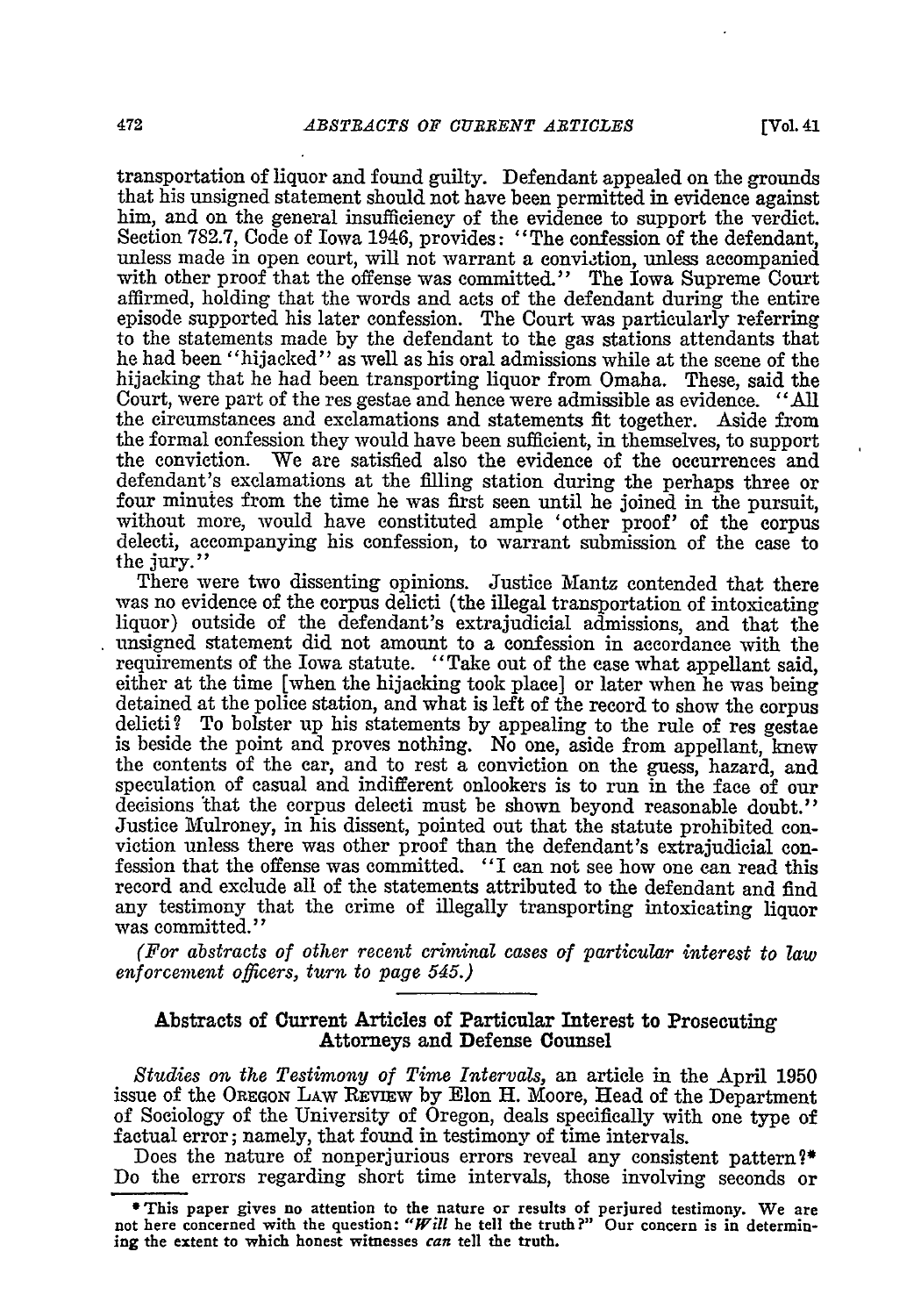minutes, differ in type from those involving months or years? Further, how accurately can the memory place the occurrence of an event within a particular season of the year?

Satisfactory answers to these questions must ultimately be drawn from experiments carried out under laboratory controls. Unfortunately such experiments are limited in number. In the 1930's, when the writer first became interested in these problems, he made a review of over sixty years of scientific literature bearing upon testimonial accuracy. In that period of over six decades, he could discover but nine studies dealing with accuracy in the recollection of time intervals. To these he added eight more, five of which are chosen for presentation here.

Of the five experiments reported in this paper, Number I tested the recall of intervals involving seconds of time, Numbers II and III tested the recall of intervals involving minutes, and Numbers IV and V involved time intervals stretching over months or years.

Only a portion of Dr. Moore's report of experiment Number III is reported as a sample of procedure and findings.

EXPERIMENT III. TIME-INTERVAL STUDY-12 MINUTES AND 2 MINUTES

*Subjects.* Sixty-nine upperclassmen and graduate students.

*Procedure.* When W, the office secretary, came into the classroom, M, the instructor, requested her to bring his copy of Young from the office. Twelve minutes later, she reappeared with Young's Social Psychology; whereupon M informed her that it was Young's *Soarce Book* which he desired. Two minutes later, W brought the book indicated.

On first entrance, W appeared wearing a smock and without glasses; on the second, with glasses but without smock; and, on the third, with both smock and glasses.

After continuing the lecture for several minutes beyond the time **of W's** third appearance, M tested his subjects, first **by** narrative report for changes in **W's** appearance, and then **by** interrogation for both length of time intervals and changes in appearance.

*Discussion.* For the first interval (12 ninutes), 64 estimates ranged from 2 minutes to **15** minutes, and the median estimate was **6** minutes. For the second interval (2 minutes), the range was from **15** seconds to **9** minutes, and the median estimate was 2 minutes. Fewer than 20 per cent exceeded an error of one minute for the shorter interval, while two-thirds presented errors involving 4 to **10** minutes for the 12-minute period. Here again is observed the tendency toward equalization of unequal periods which has been observed in other experiments. Contrary to the results obtained in the tests involving shorter time intervals, correct differentiation was made **by** most subjects between the short and the long period. In fact, fewer than **10** per cent reported the 2-minute interval as greater than the 12-minute interval. However, the answers from this small percentage reveal how erroneous recall **judg**ments may become.

**All** studies point to the fact that estimates of intervals of but a few seconds are little better than guesses (except when the subject consciously seeks to measure the time interval at the time of its occurrence).

The recall of longer time intervals, those of several minutes or several hours, is aided **by** the use of time posts in one's experience. Students or others whose activity is time regulated **by** schedules or routines may find many points